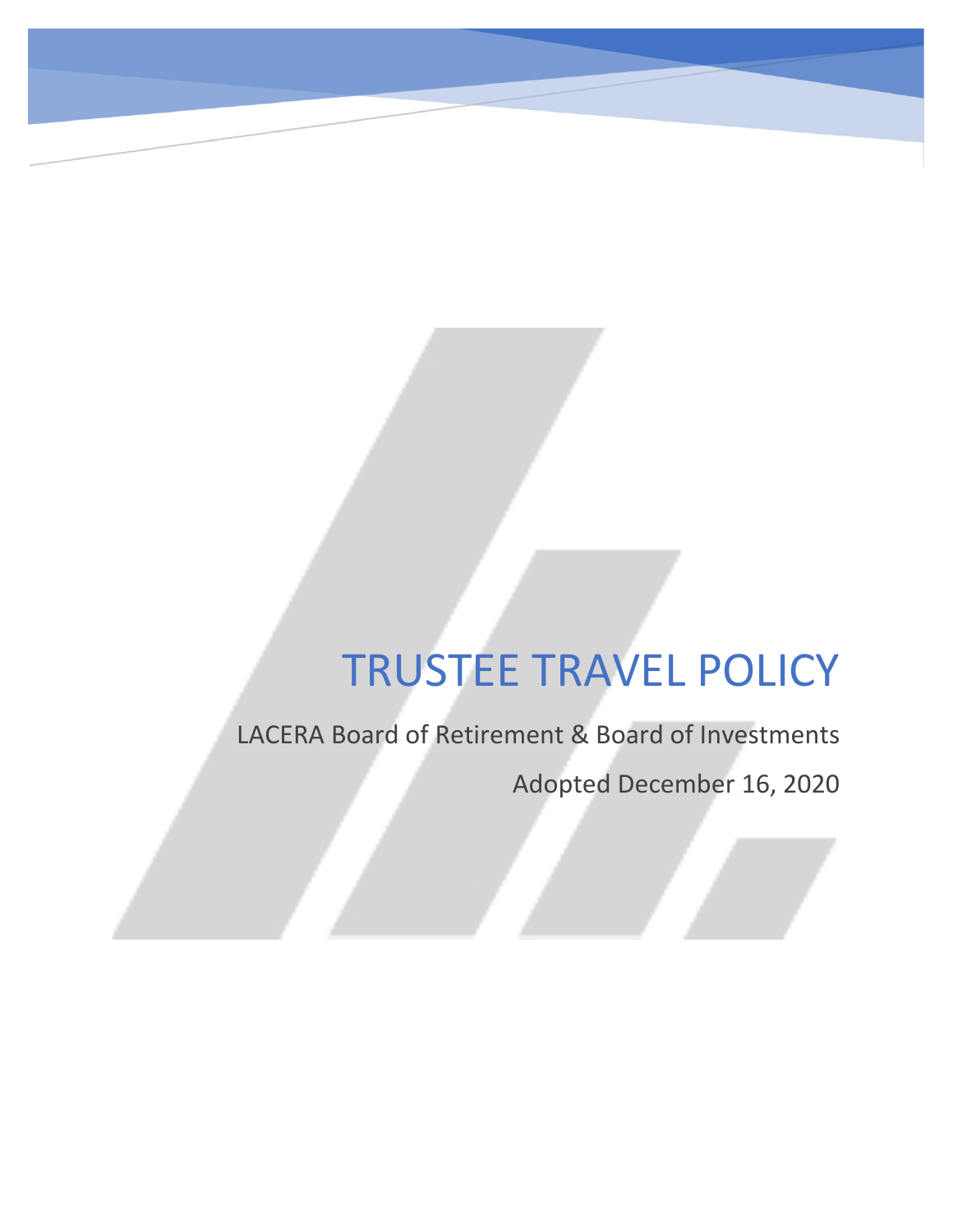# **I. PURPOSE**

The purpose of this policy is to align travel by Trustees in connection with educational conferences and administrative meetings on LACERA's behalf with the Mission, Vision, Values, and work culture of the organization. The Board of Retirement and Board of Investments recognize that travel associated with education and administrative meetings on LACERA's behalf is a component of building the knowledge base and operational understanding of Trustees given their fiduciary responsibilities and will equip them to discharge their fiduciary duties for the sole benefit of active members, retirees, and their beneficiaries. To ensure reimbursement for travel is allowed for only those expenses deemed reasonable and necessary for the proper administration of the system, the policy will be administered in a manner that can be overseen by the Boards and understood by LACERA members and other stakeholders as reasonable, cost effective, value-driven, and necessary to fulfill LACERA's Mission to Produce, Protect, and Provide the Promised Benefits.

This policy applies to travel in connection with Educational Conferences and Administrative Meetings. "Educational Conferences" are those conferences, seminars, and meetings that have an educational purpose. "Administrative Meetings" are meetings attended by Trustees in their LACERA capacity and that have a non-educational purpose in furtherance of LACERA's interests, including legislative advocacy, speaking engagements, positions in the administration of pension related organizations, and similar events. This policy applies to LACERA Trustees only.

## **II. PRINCIPLES**

The following principles shall govern Trustee travel in connection with Educational Conferences and Administrative Meetings on LACERA's behalf and the interpretation of this policy.

*A. Performance of Fiduciary Duty.* Travel for educational conferences and administrative meetings in furtherance of LACERA's interests is necessary and should be encouraged and undertaken in order that Trustees may obtain and share knowledge relevant to the proper performance of their fiduciary duty under the California Constitution, the County Employees Retirement Law of 1937 (CERL), and other applicable laws by a reasonable method and at reasonable cost for the value received. Specifically:

1. Duty of Loyalty. Education and attendance at administrative meetings must assist the Trustees to perform their fiduciary duty of loyalty to act solely in the interest of providing benefits to members and their beneficiaries, minimizing employer contributions, and defraying reasonable expenses of administering the system, with the duty to members and their beneficiaries being paramount.

2. Duty of Prudence. Education and attendance at administrative meetings must assist the Trustees to perform their fiduciary duty to act with the care, skill,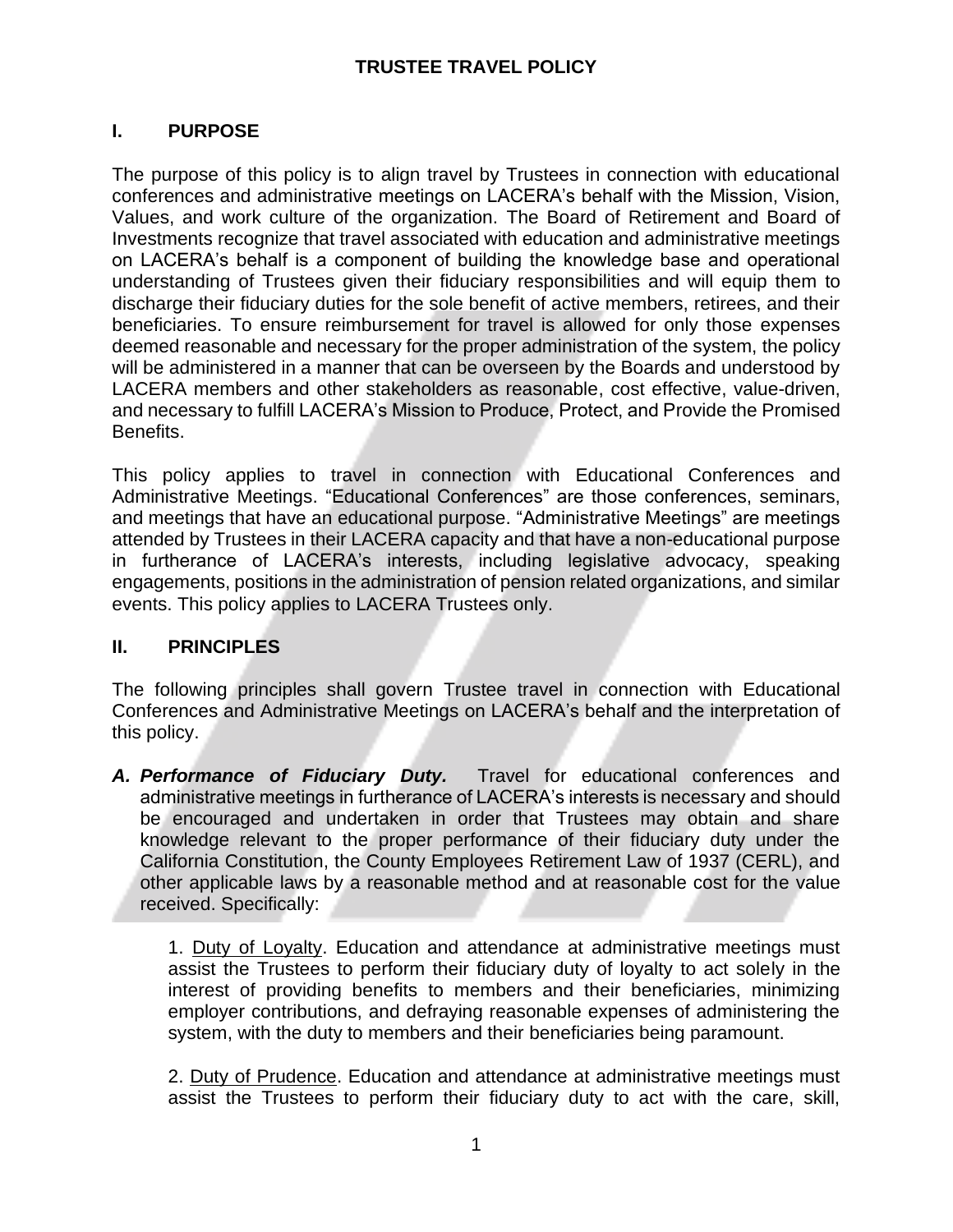prudence, and diligence that a prudent person acting in a like capacity would use in the conduct of a public pension system.

- *B. Member-Centric Concentration.* Trustees have a fiduciary duty to make policy decisions consistent with applicable law, including constraints imposed by the Fund's budget. At the same time, travel may be necessary to support and enhance LACERA's Mission to Produce, Protect and Provide the Promised Benefits on behalf of LACERA members.
	- i. Trustees are expected to be and believed to be mindful and financially prudent in all travel and trip-related expenditures that consume resources funded by LACERA members.
	- ii. All monies held in the Fund by LACERA are ultimately due and payable in the form of pension benefits to active and retired members. Therefore, all administrative, operational and travel expenditures should be able to withstand the scrutiny of our members, stakeholders, plan sponsors and the public at large, thereby minimizing any reputational risk to LACERA.
	- iii. Trustees are accountable for their actions and responsible for appropriate use of organizational resources and establishing policy creating limits and constraining expenditures. Travel policies for staff can be more restrictive depending on circumstances and financial constraints.
- *C. Transparency.* Travel administrative procedures and guidelines are established and carried out in a manner that is easy for members to identify actions taken by Trustees.
	- i. Expenses incurred for travel and trips are clearly identifiable as businessrelated expenses only, not for personal expenses of the Trustee or any traveling companions.
	- ii. Travel expenses and trip information are reported to LACERA members and stakeholders via a public forum.
	- iii. Trustees recognize and accept their accountability and responsibility to LACERA members for travel and trip expenditures which are charged to LACERA.
	- iv. All Trustees acknowledge and sign a travel attestation document (Appendix B) annually, confirming their commitment to act responsibly and prudently and in the best interest of LACERA members.
- *D. Simplicity, Uniformity and Consistency.* Travel administrative procedures and guidelines for claiming and reimbursing expenses are designed to be simple, uniform, and consistent, and should not be overly onerous so as to negatively affect Trustees.
	- i. Travel procedures should be a guide with simple, unambiguous rules for making and approving travel arrangements, and for the timely processing and accounting of trip related expenditures and reimbursements.
	- ii. Travel expenditures are documented on expense claims that are clear and concise.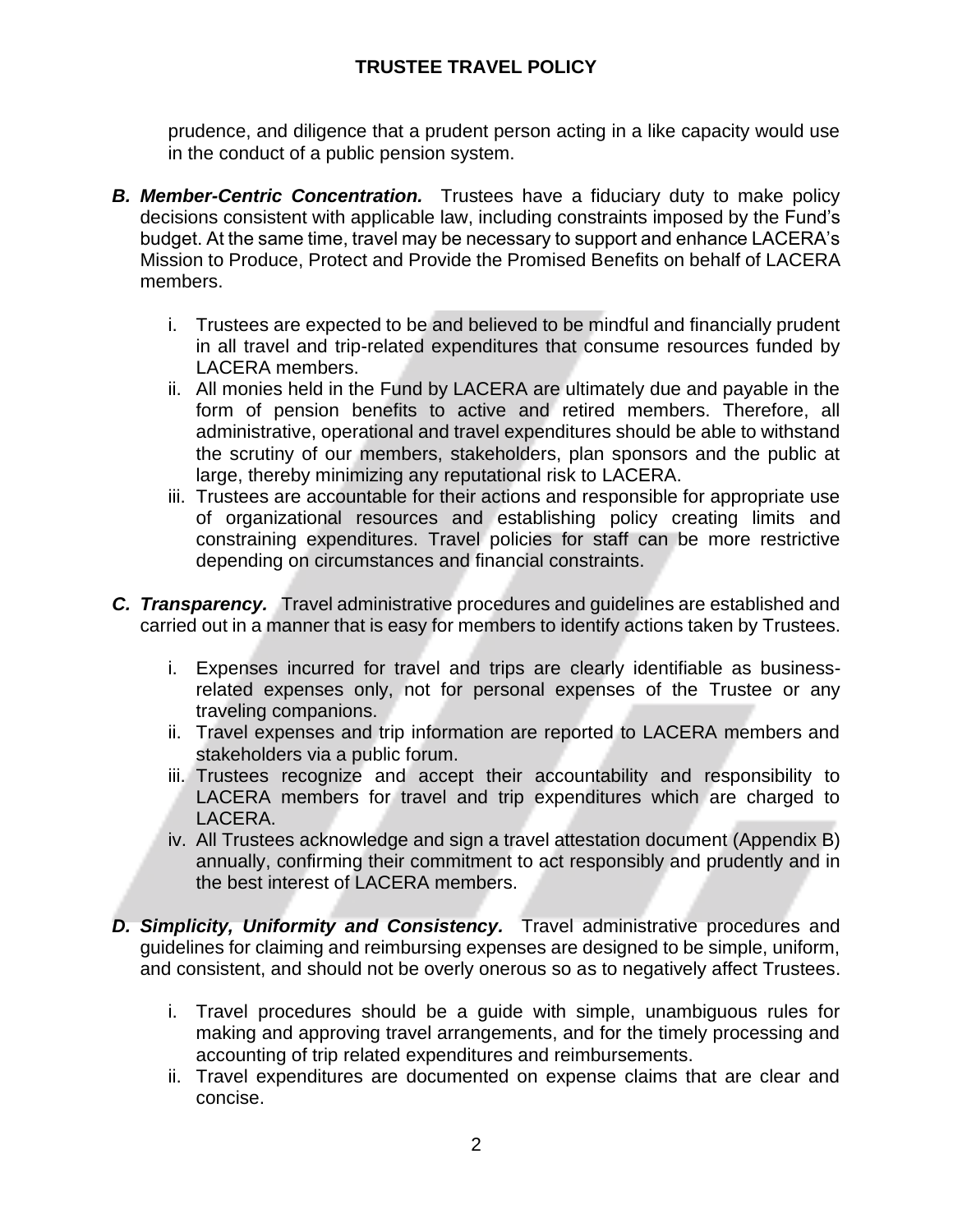- iii. Travel expense reimbursement processes should be clear, consistent, transparent, convenient, efficient, and compliant with the Trustee Travel Policy.
- iv. Travel expense methods are simple and universally applied so the reimbursement claim process is streamlined (e.g., all meals are claimed under the Per Diem Method).
- v. Travel procedures, including administrative expense guidelines and reimbursement process, are maintained under the direction of the Chief Executive Officer (CEO) or their designee.
- *E. Ease of Execution.* Travel administrative procedures and guidelines are established with administrative ease and designed to reduce the manual processes and the considerable effort required of staff. Processes related to travel reimbursements and processing expense claims should not be cumbersome and complicated for staff and Trustees.
	- i. Travel accommodations and Trustee conveniences are streamlined and provide a group of appropriate choices instead a vast menu of options.
	- ii. The process itself of conducting travel bookings and expense processing are considered a priority.
	- iii. Expense categories, reimbursement process, and claim forms are periodically reviewed and updated by staff.
	- iv. Trustees, not proxies, are responsible for obtaining, gathering, and submitting the appropriate documentation justifying expenditures in a timely manner.
	- v. External providers including travel agents and other travel-related industry services are to be considered and integrated into the process for Trustees and administrative ease.
	- vi. Technological tools for capturing and recording trip documentation are employed where reasonable and necessary considering cost implications.
	- vii. Practices will periodically be reviewed to ensure best practices and industry norms are included within the Trustee Travel Policy.

## **III. TRUSTEE TRAVEL**

- *A. Approval.* All travel requires approval of that Trustee's Board, except Educational Conferences and Administrative Meetings in California where the total cost of attendance is no more than \$2,000 are pre-approved for attendance and reimbursement, provided that a Trustee may not incur over \$10,000 for all expenses of attending all such Educational Conferences and Administrative Meetings in a fiscal year without Board approval.
- *B. Cease Travel.* Trustees shall cease arranging future travel for Educational Conferences once they become aware their term of service will end. For appointed Trustees, this occurs in the final year of their appointment and after the Board of Supervisors votes on the next appointment. For elected Trustees this occurs if an elected Trustee is replaced once election results are certified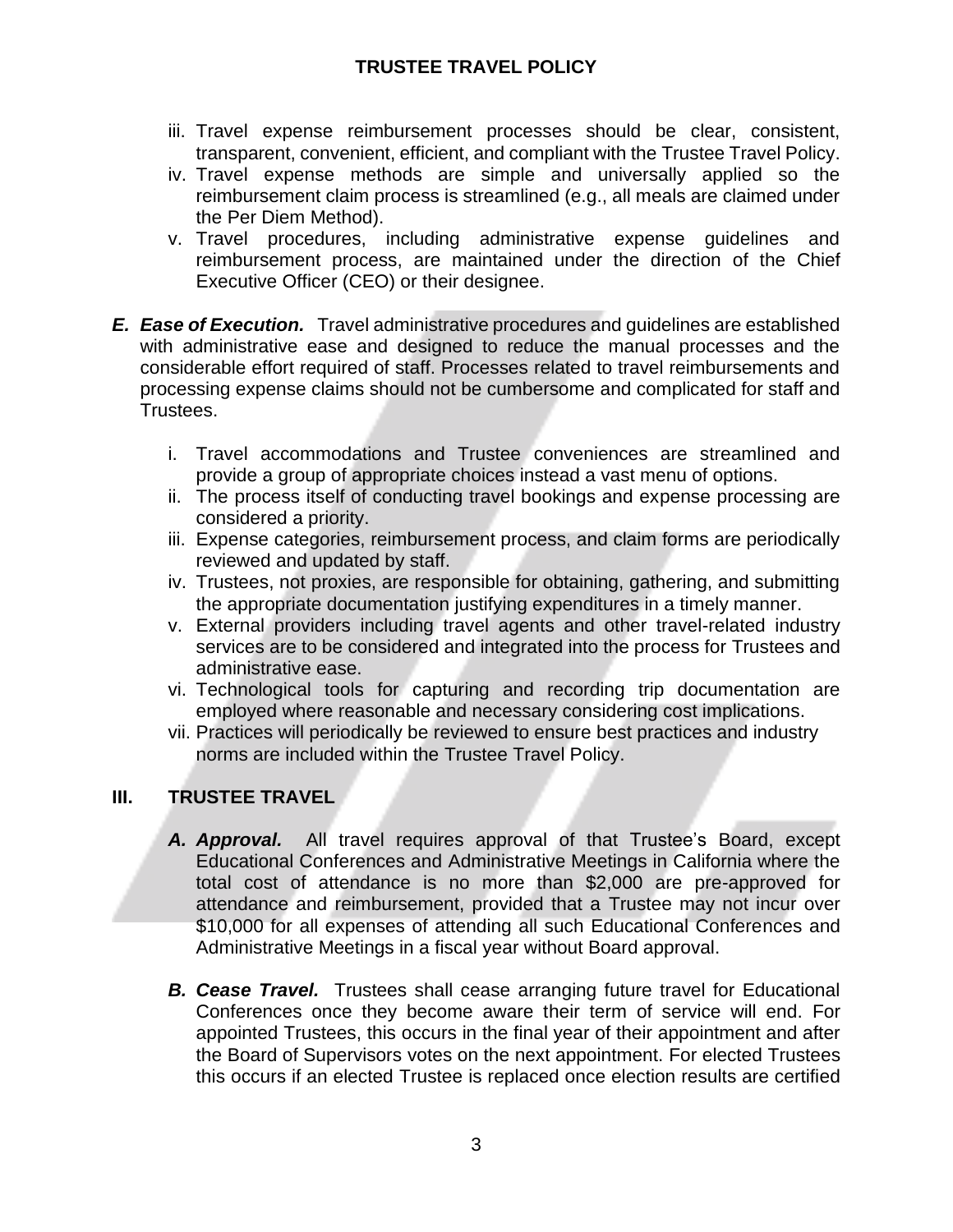by the Board of Supervisors. For the Ex-Officio Trustee, this occurs once a retirement is announced.

- *C. Authorized Expenses.* Authorized travel expenses shall be determined by the Boards as set forth in Appendix A. LACERA Trustees shall be reimbursed for reasonable and necessary expenses incurred, and documented, in connection with LACERA business.
- *D. Costs of Administration.* Travel expenses for Trustees shall be administrative costs of the Fund and may not be paid through third party contracts. It is LACERA's policy that LACERA, as an agency, and its Trustees shall not accept gifts of travel.

## *E. Claims for Reimbursement.*

- i. Submission. A travel expense reimbursement shall be claimed by completing an expense voucher form available on the LACERA intranet website and submitting it to the appropriate authorizing person. Trustees may submit their expense reimbursements to their respective Executive Board Assistant. All expense reimbursement requests shall be accompanied by receipts and/or other reasonable documentation. Expense reimbursement records are subject to disclosure under the Public Records Act, with redaction of confidential information. The deadline for submitting an education and travel reimbursement claim is 90 days after completing the education, or 30 days after the fiscal year-end, whichever comes first. Extensions to this deadline may be granted by the Board Chair.
- ii. Approval. The Executive Board Assistants will receive and review, for compliance with this policy, all expense reimbursement requests prior to submission. The Financial and Accounting Services Division (FASD) will review expense reimbursement requests for compliance with this policy and shall only process and pay those that are in compliance and approved by the CEO or their designee. FASD will notify the CEO or their designee of all deficiencies in a submission by a Trustee, and the CEO or their designee will in turn notify the respective Trustee. LACERA will not reimburse a Trustee for expenses that are not authorized under this policy unless specifically exempted and approved by that Trustee's Board.

## *F. Cancelation of Travel Arrangements.*

- i. Responsibility for Time Cancelation. Trustees are responsible for timely canceling travel arrangements made on behalf of the Trustee which will not be used so that no costs will be incurred by LACERA.
- ii. Responsibility for Untimely Cancelation Costs. Trustees are responsible for all costs LACERA incurs as a result of the Trustee's failure to cancel travel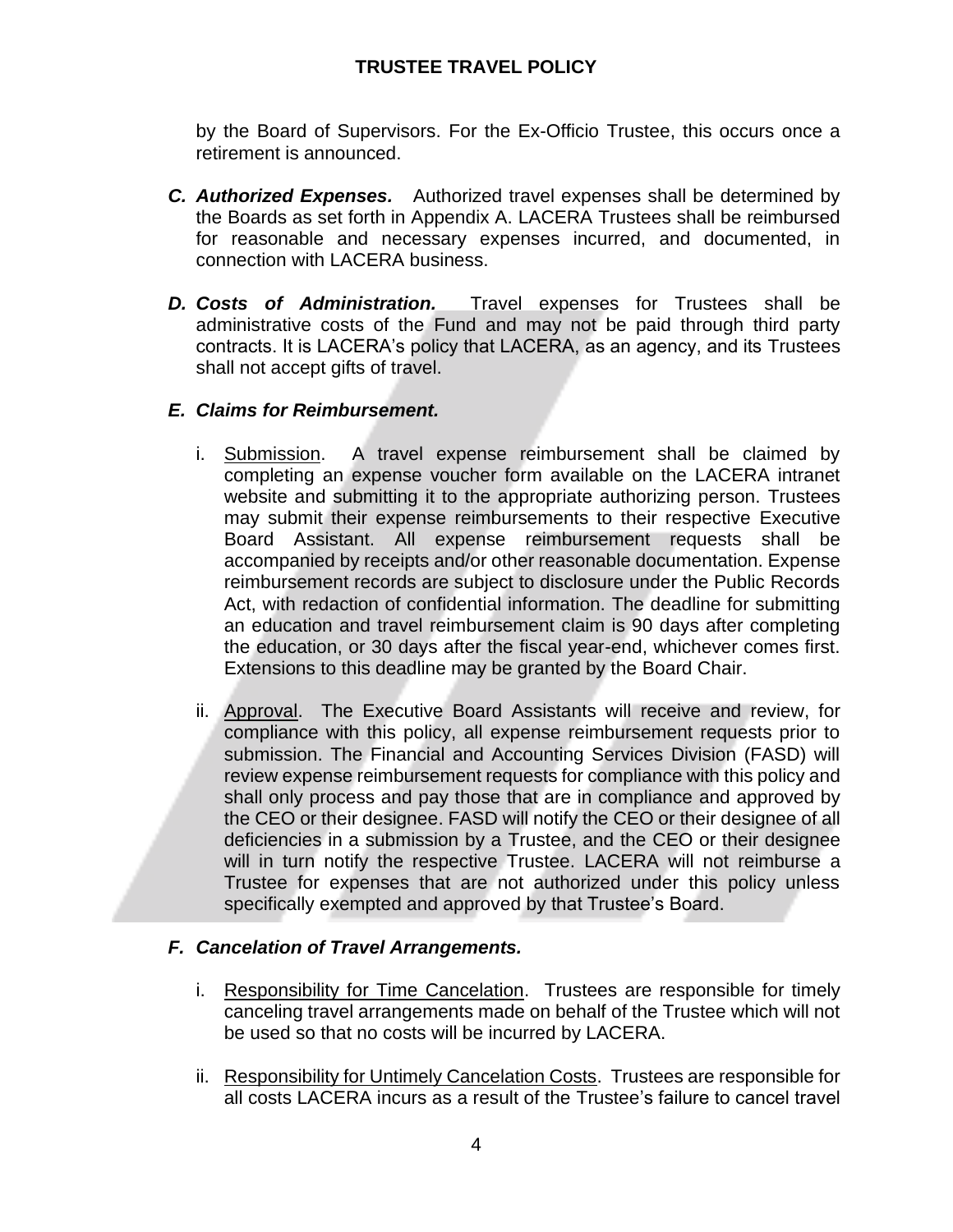arrangements before cancelation charges accrue, unless the failure to cancel was due to facts or circumstances beyond the Trustee's control. The Trustee must reimburse LACERA within 30 days after notification of the amount due. If reimbursement is not made within such 30-day period, and payment is still due, the amount shall be deducted from any payment due the Trustee from LACERA. If a Trustee is enrolled for an Educational Conference or Administrative Meeting but fails to attend or timely cancel and LACERA incurs an expense as a result (e.g., conference registration, travel and lodging cancelation fees), that conference or meeting counts toward the limit under Section IV.C.2. of the Trustee Education Policy until the Trustee reimburses LACERA for all expenses incurred or cancelation is excused under Section III. F. iii. of this Trustee Travel Policy.

- iii. Approval of Cancelation Costs with Good Cause. If the Trustee believes the failure to cancel was due to facts or circumstances beyond their control, they must submit written justification to the Board Chair within 30 days after receiving notification of the cancelation expenses due. For Trustees, the Board Chair will approve or disapprove the excuse in writing to the Trustee, with a copy to the Executive Board Assistant. If the individual is a Board Chair, then the written excuse must be submitted to that Board's Vice Chair who will then approve or disapprove the excuse. If the individual is a Vice Chair simultaneously serving as the acting Chair, then the Vice Chair's written excuse must be submitted to that Board's Secretary who will then approve or disapprove the excuse. Should a Trustee disagree with the Board Officer's determination, the Trustee may request the Executive Board Assistant to agendize the matter for consideration by the full Board.
- *G. Cash Advances.* Cash advances will not be allowed unless specifically approved for Trustees by the appropriate Board.
- *H. Expenses for Traveling Companions.* Travel expenses for family members and/or traveling companions are not reimbursable by LACERA.
- *I. Additional Travel Days to Minimize Overall Travel Cost.* Travel resulting in arrival one day prior to and/or one day after an Educational Conference or Administrative Meeting will be reimbursed if reasonably necessary because of time constraints. Travel resulting in arrival two days prior to and/or one day after international travel will be reimbursed as reasonably necessary based on the location of the Educational Conference or Administrative Meeting. In addition, lodging and per diem for extra days prior to or after an Educational Conference or Administrative Meeting will be reimbursed if such extension results in lower overall trip costs. If a Trustee adds personal travel before or after a trip, the extra personal days outside of the above restrictions shall not be reimbursed. Written justification for travel expenses incurred prior to or after an Educational Conference or Administrative Meeting shall be submitted with the claim for reimbursement.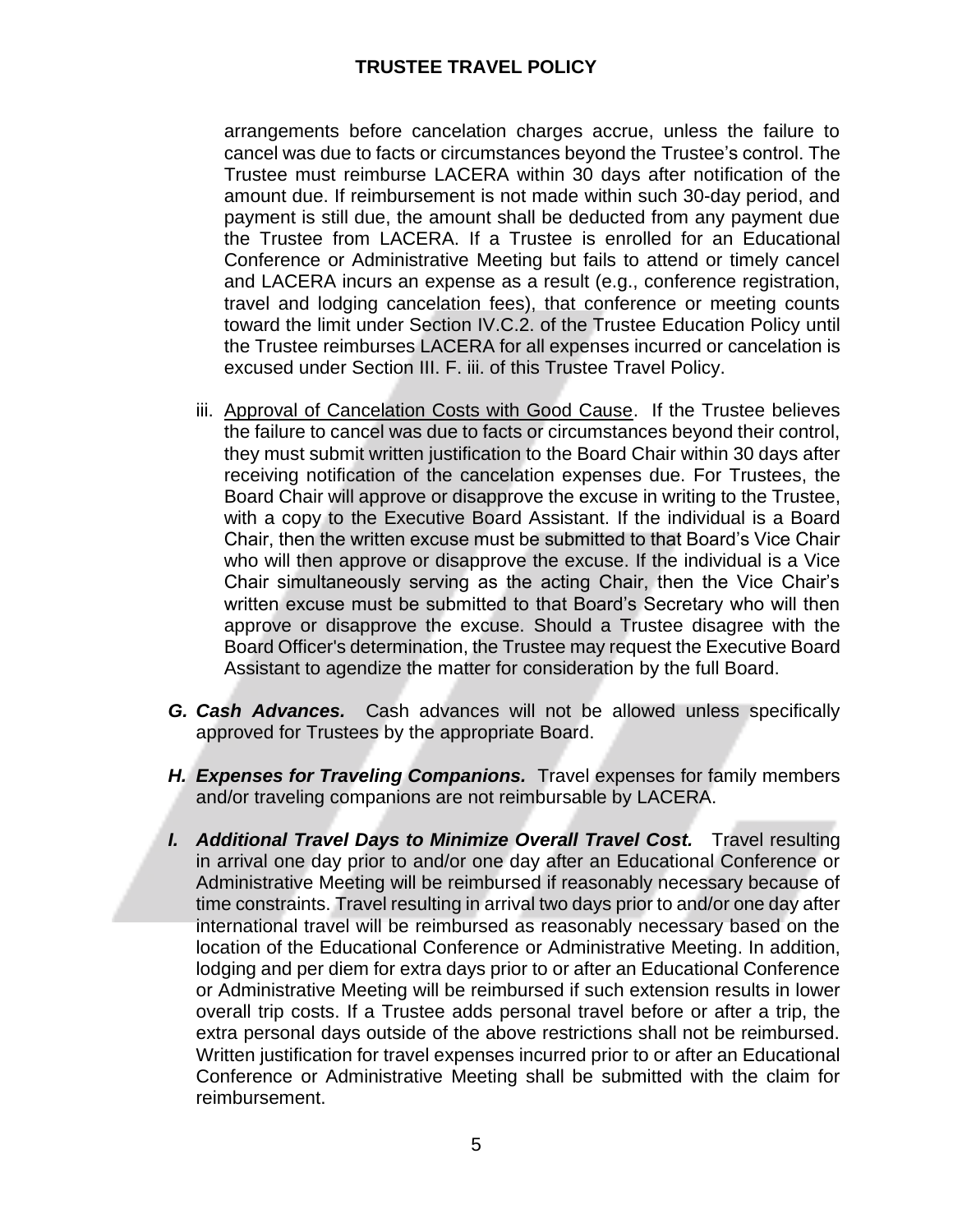- *J. Ground Transportation.* Trustees will be expected to use taxis or ride sharing services to and from domestic destinations. Limousine or executive car services shall not be used in domestic locations unless the cost for such services is comparable to that of taxi services and/or airport parking; they may be used without restriction in international locations. Reimbursement of rental vehicles require justification and prior approval from the Chief Executive Officer. When renting a vehicle, purchase of optional insurance is not necessary as LACERA's insurance will cover the same risks.
- *K. International Travel Insurance.* LACERA will purchase travel insurance covering Trustees while traveling internationally on LACERA business. The insurance will include accident, medical, security assistance and evacuation, travel assistance, trip cancelation, interruption or delay, and baggage loss or delay coverage.

## *L. Travel Reports.*

- i. Monthly. A monthly Travel Report shall be submitted to both Boards listing the current fiscal year's completed, anticipated, and canceled Education Conferences and Administrative Meetings (including whether excused under Section III. F. iii).
- ii. Quarterly. A quarterly Travel Report shall be submitted to both Boards listing education and administrative travel expenses paid/reimbursed by LACERA. Such report shall identify whether each item of travel was for an Educational Conference or Administrative Meeting, the purpose, location, cost by expense category, and whether excused under Section III. F. iii.
- iii. Availability. The monthly and quarterly reports shall be agendized as reports for the Boards in the first month after they are available (and for privacy and personal security reasons, after travel has been completed) and shall be posted on lacera.com.

## **IV. ADMINISTRATIVE MEETINGS**

For attendance at an Administrative Meeting, as defined above, the Trustee will notify the relevant Board of a Trustee's need to attend and the Board will provide approval on such terms as deemed appropriate.

Due to the unique nature of Administrative Meetings, this travel does not have number limits, subject to the cost limits of Section III. A., and does not count towards the maximum approved number limits for travel unless in conjunction with an Educational Conference.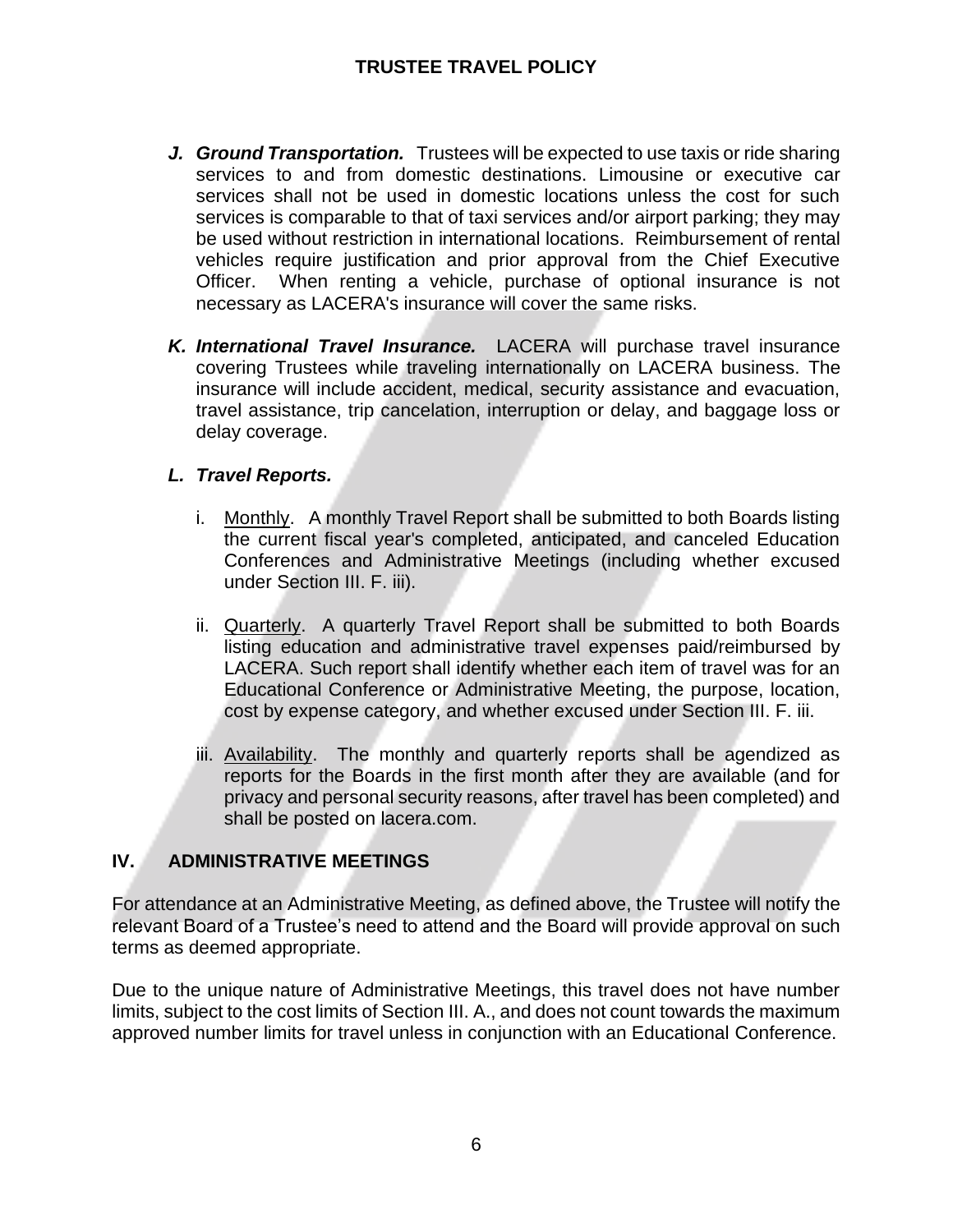# **V. BROWN ACT COMPLIANCE**

Attendance at external Education Conferences and Administrative Meetings by more than four Trustees of a Board is not a violation of this provision, provided that the Trustees may not discuss any item of LACERA business.

# **VI. GIFTS AND CONFLICTS**

The Boards desire to avoid even the appearance of impropriety in connection with education, and related expenses. The Boards acknowledge that acceptance of gifts of education and related expenses, such as registration, transportation, meals, and lodging by a public agency, though permitted under certain circumstances by applicable law, can create the appearance that LACERA encourages "pay to play" and may, unwittingly, create opportunities for undue influence on Trustees. This policy therefore does not permit LACERA as an entity to accept gifts of education, and related expenses. This policy does not prohibit certain payments for education and/or related expenses as part of the negotiated consideration under agreements with vendors, consultants, and managers, although all such payments should be reviewed in advance with the Legal Division to ensure compliance with applicable law, regulations, and reporting.

Items provided during Educational Conferences and Administrative Meetings may constitute reportable gifts.

Trustees should be familiar with the provisions of LACERA's Code of Ethical Conduct as it may apply to certain education and administrative meeting interaction with and items received from the sponsors or other attendees.

The Boards acknowledge that international travel, though expensive, is increasingly necessary in light of today's global economy and LACERA's ongoing prudent investment of a substantial portion of its assets outside the United States.

## **VII. EDUCATION POLICY AND PROCEDURES**

This policy is subject to and will be read and interpreted in conjunction with the Trustee Education Policy.

# **VIII. POLICY PROVISIONS AND APPLICABLE LAW**

- **A. Waiver of Policy Provisions.** For good cause presented in writing, and in the exercise of its sound discretion, the Board of Retirement or the Board of Investments may waive compliance with specific requirements of this policy when in the best interest of LACERA.
- **B. Applicable Law**. This policy is to be implemented in compliance with the relevant provisions of the California Government Code and other applicable law, and in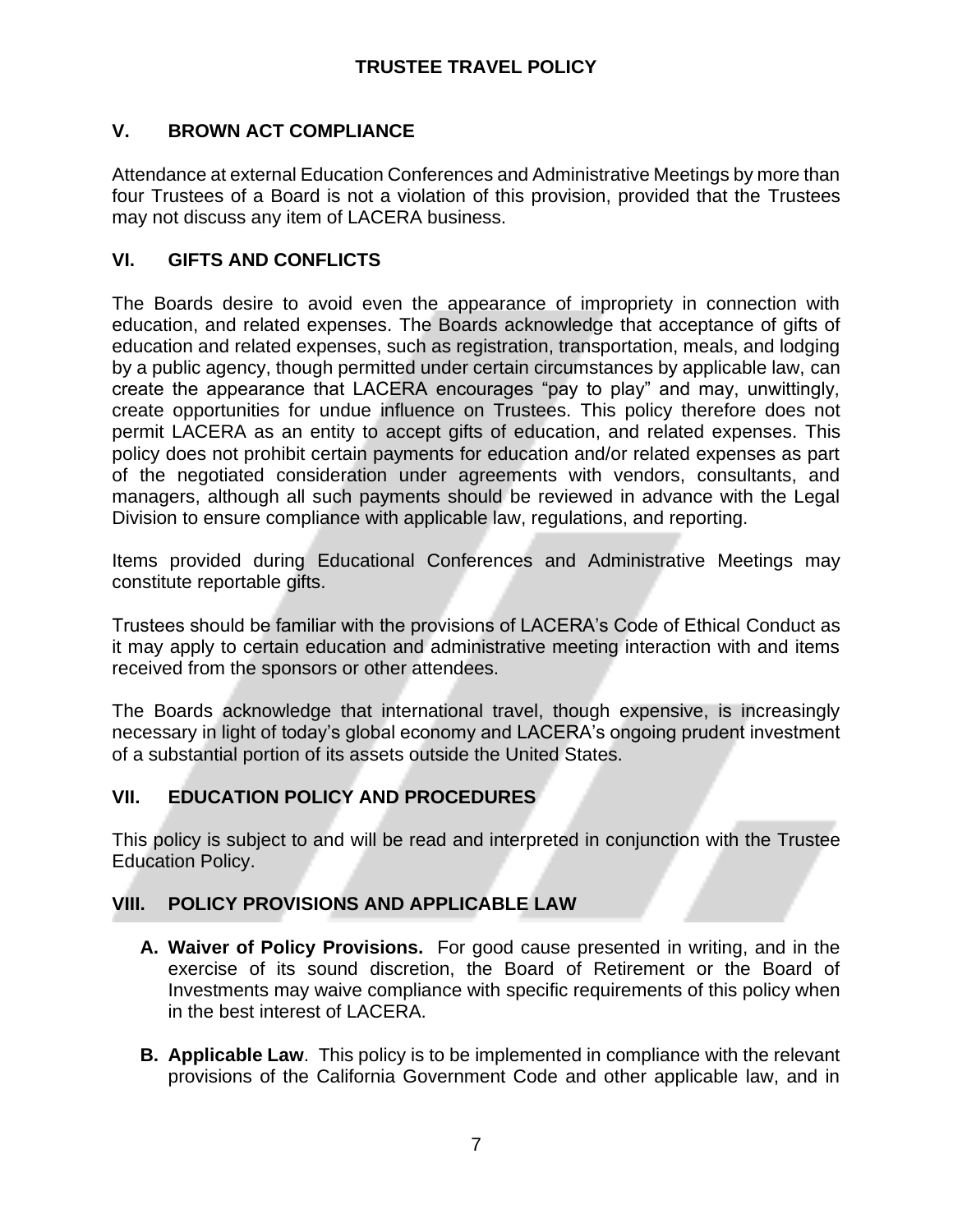harmony with existing philosophy, objectives, policies and guidelines previously approved by the Board of Retirement and the Board of Investments.

## **IX. REVIEW**

This policy shall be reviewed by the Joint Organizational Governance Committee, the Board of Retirement, and the Board of Investments every three years or as needed and may be amended by both Boards at such time.

**Policy History:** Restated and Approved by the Board of Retirement and Board of Investments on December 16, 2020. Prior versions are superseded and of no effect as of the stated approval date.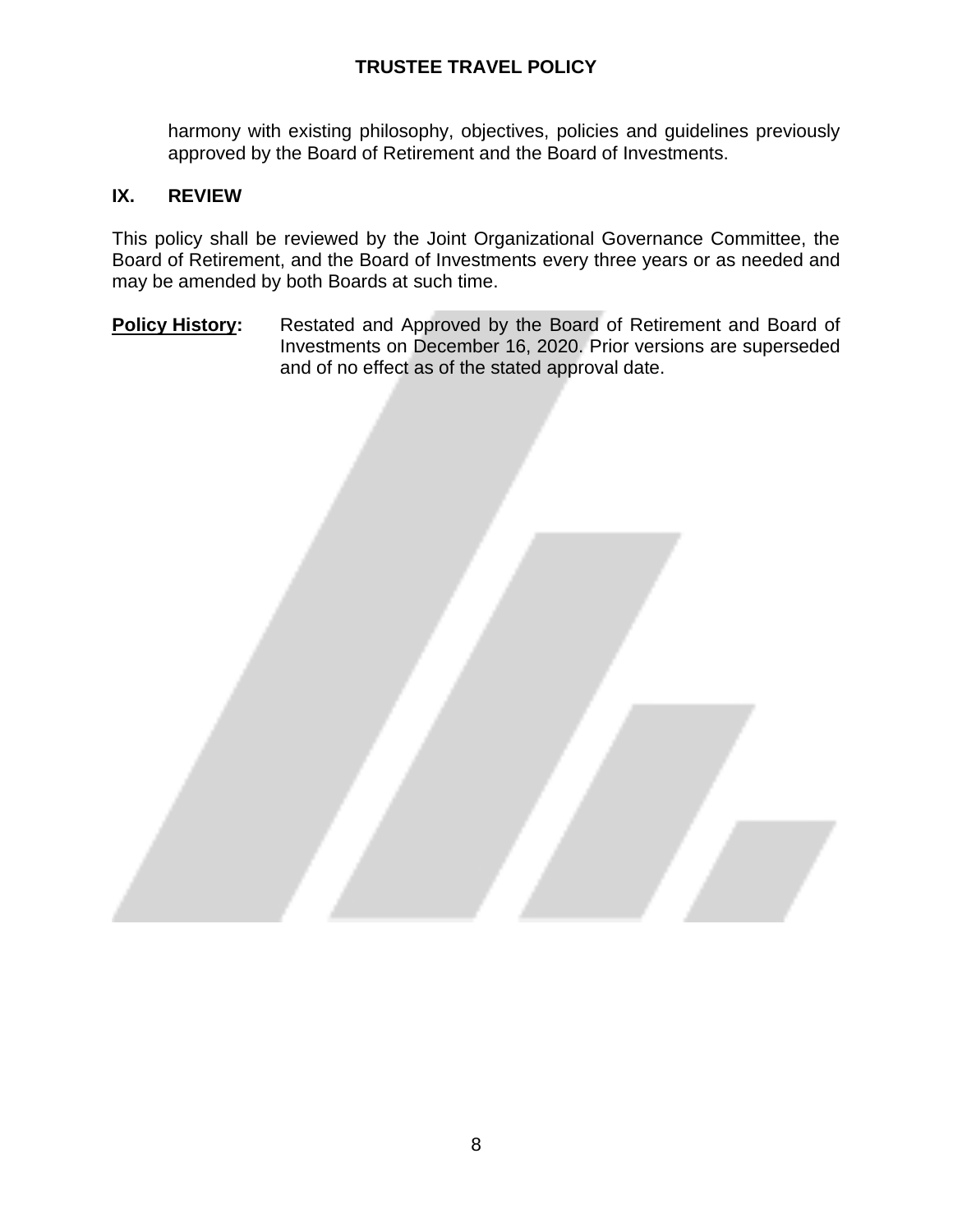## **APPENDIX A REIMBURSEMENT SCHEDULE**

Amounts which can be reimbursed for transportation, lodging, meals, and other covered items are indicated as follows:

## **I. TRANSPORTATION:**

## A. Airline Travel

- 1. Trustees will travel in coach/economy class except that they may travel in business class or its equivalent for:
	- a. Flights having a scheduled non-stop flight time or total connecting travel time from original departing airport to the final destination airport of five hours or more, and
	- b. Red-eye flights. "Red-eye flights" are defined as flights in which a majority of the flight time occurs between 10:00 PM and 6:00 AM.
	- c. Flights arriving or departing at an international location, including Canada and Mexico.
- 2. LACERA will reimburse the additional cost of coach/economy class seats advertised as having additional leg room regardless of flight time.
- 3. Air travel will only be reimbursed at the lowest available non-refundable fare at the time of purchase (for class travel authorized under this Policy). Trustee may elect to fly on United, American, Delta, JetBlue, or Southwest Airlines for the dates and times of travel. Other carriers are authorized, but reimbursement shall not exceed the lowest non-refundable fare offered either amongst the five major airlines carriers mentioned above or other major carriers who fly to selected destination.
- 4. Recognizing air carriers have begun charging for incidental items historically included in the ticket price (for example, checking luggage, providing pillows, blankets, and non-alcoholic beverages during flights, etc.), LACERA also will reimburse carrier charges for such incidental items upon submission of an itemized receipt. Alcoholic beverages will not be reimbursed.
- 5. Substantiation of airline travel shall include a copy of the ticket or E-mail confirmation showing the cost of the air travel.
- 6. Trustees traveling by air to conduct LACERA business may use only regularly scheduled airline services operating by an air carrier certified by the Federal Aviation Administration or comparable foreign authority. Trustees are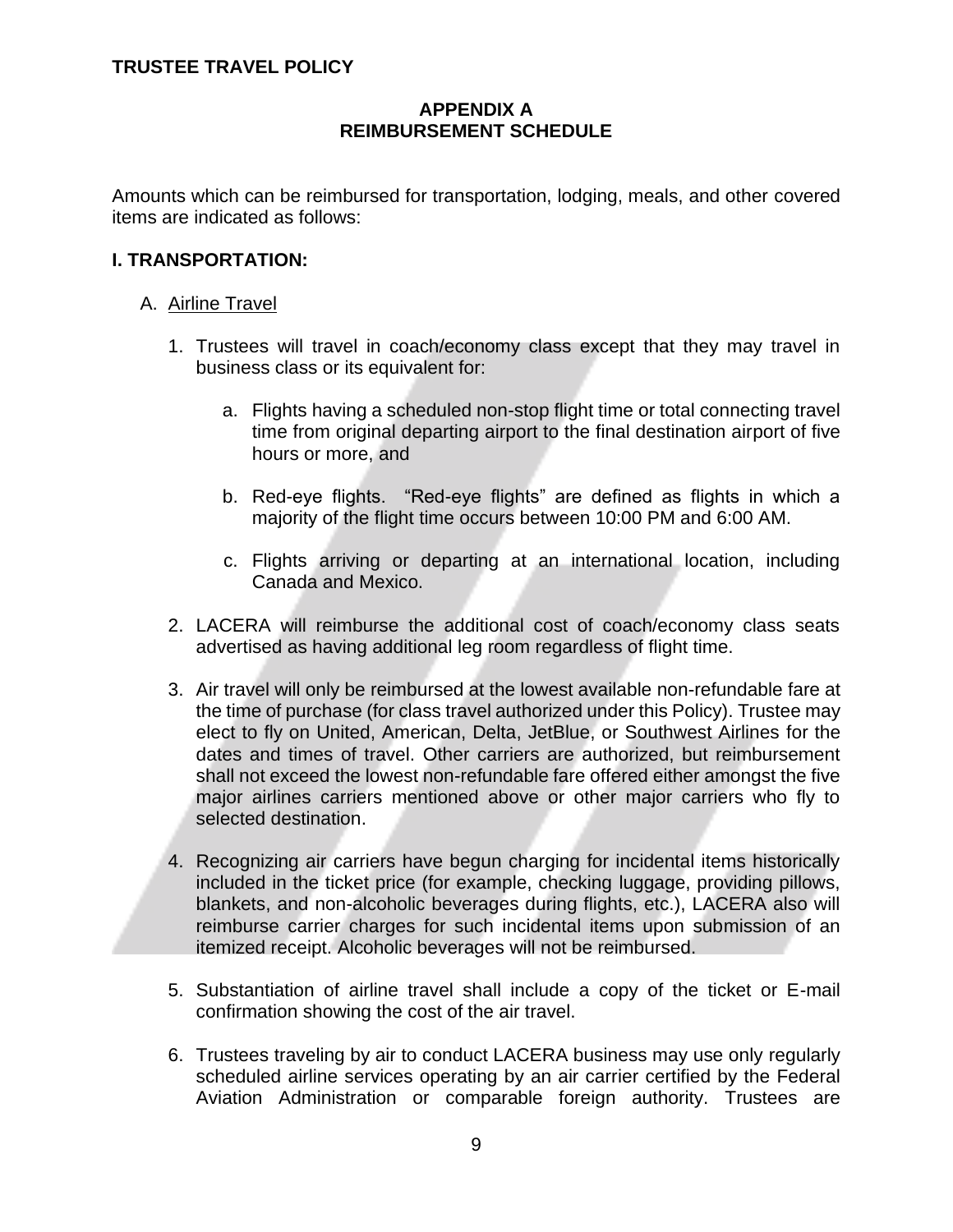## **APPENDIX A REIMBURSEMENT SCHEDULE**

prohibited from traveling on LACERA business via private aircraft, including but not limited to aircraft owned, leased, or rented by the individual Trustee. Persons traveling on LACERA business via private aircraft will be deemed to be acting outside the scope of their responsibilities and employment. They will not be covered by LACERA's liability insurance.

## B. Other Common Carrier Travel

- 1. Travel permitted under this policy should be accomplished in the most costeffective and efficient manner practicable, considering the costs of the mode of transportation, travel time, accommodations, and per diem.
- 2. Generally, air travel is the most cost-effective and efficient means for long distance travel, with "long distance travel" defined as a travel to a site more than 300 miles from LACERA's headquarters.
- 3. Where a traveler has special travel needs or concerns such that travel by air for long distance travel is not practicable, then the traveler may use an alternate common carrier (e.g., train or bus) and incur such reasonable expenses associated with that mode of travel (e.g., sleeper car, additional days of per diem).
- 4. Substantiation of other common carrier travel shall include a copy of the ticket or E-mail confirmation showing the cost of the travel.

## **II. LODGING:**

## A. Room Cost

Reimbursement is limited to a standard class single room rate, including mandatory taxes and hotel fees. Actual expenses for lodging will be reimbursed upon submittal of receipts. For example, room upgrades, and bed and breakfast additions will be at the expense of the Trustee, unless for good cause such as the unavailability of standard rooms and/or international destinations.

## B. Government Rates

Trustees traveling on LACERA business should always request government rates when making reservations and/or checking in. LACERA recognizes that the governmental rate offered for local governmental entities like LACERA may be higher than the federal government rate, or may not be available at all, especially in connection with international travel.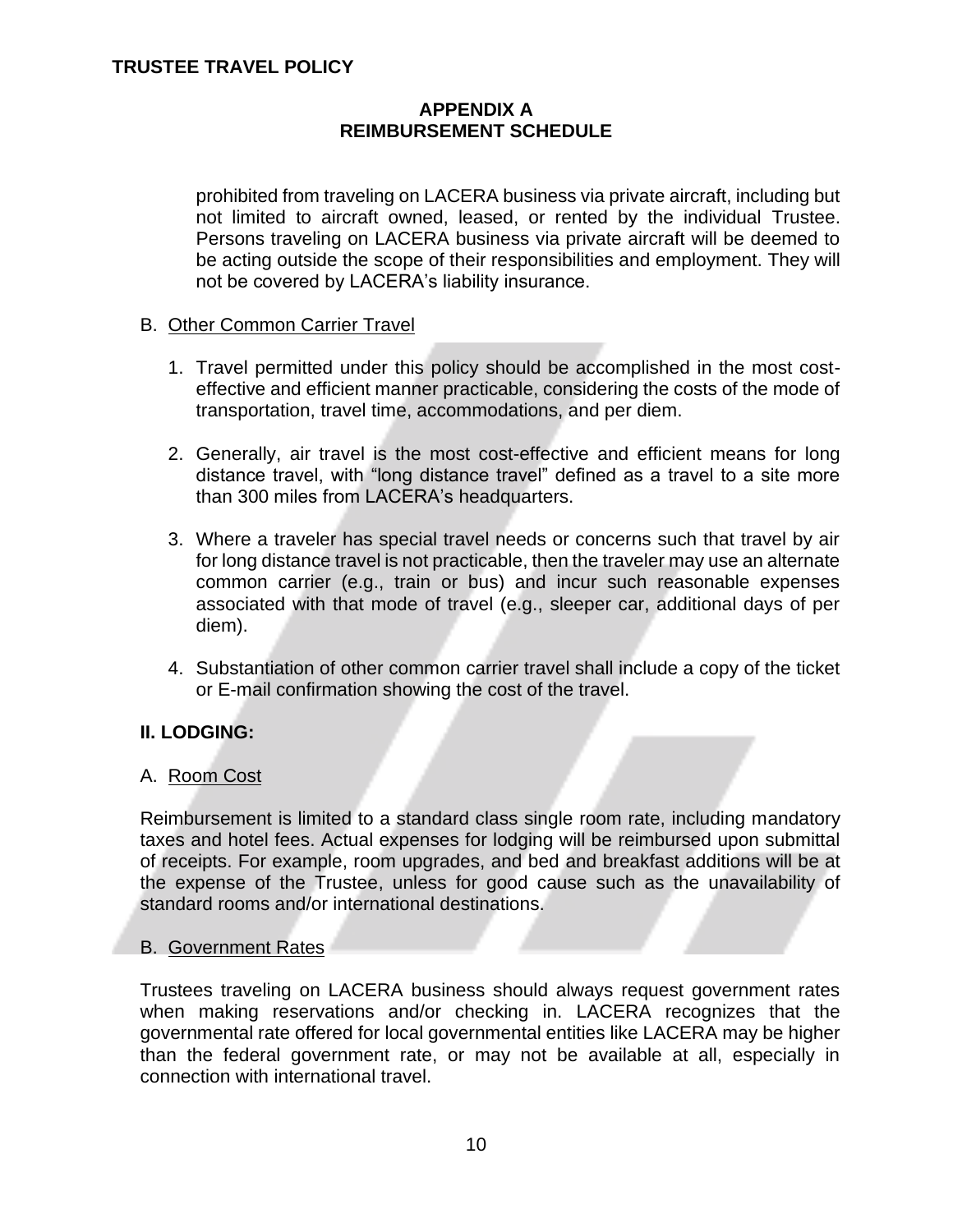## **APPENDIX A REIMBURSEMENT SCHEDULE**

## C. Attendance at Educational Conferences and Administrative Meetings.

LACERA acknowledges that the cost of a standard room at an event hotel may exceed the standard lodging reimbursement rate. Nevertheless, Trustees attending events may stay at the designated hotel to promote convenient access, networking, and safety. Reimbursement for lodging at an event is limited to the standard room rate charged by the event hotel unless for good cause such as the unavailability of standard rooms and/or international destinations. When lodging at the event hotel is unavailable, reimbursement is limited to the best available rate for a standard room at a nearby hotel of comparable quality. The Trustee will be responsible for any excess cost.

## D. Travel Not Connected With An Established Hotel Venue

The maximum lodging amounts are intended to cover the cost of lodging at adequate, suitable and moderately-priced facilities located near the destination city's airport or the specific area in the destination city where LACERA's business will be conducted without association with an established hotel venue. Reimbursement for lodging connected with such travel is limited to:

- 1. Domestic: Not more than three times the regular per diem rate for the location as established from time to time by the Internal Revenue Service, found at [www.gsa.gov](http://www.gsa.gov/) (click on "per diem rates").
- 2. International: Not more than three times the rate for the location as established from time to time by the United States Department of State, found at: [www.state.gov/m/a/als/prdm.](http://www.state.gov/m/a/als/prdm)

## **III. MEALS:**

It is the policy's intent for the Trustee to be reimbursed for meals not pre-paid for by LACERA. As such, LACERA will not reimburse the Trustee for a meal which has been pre-paid for by LACERA (e.g., when conference registration includes meals), whether or not the Trustee consumed the meal, except where the Trustee could not consume the pre-paid meal because:

- 1. The Trustee has special dietary or medical concerns, or
- 2. It was reasonably necessary for the Trustee to conduct LACERA business while the pre-paid meal was being served.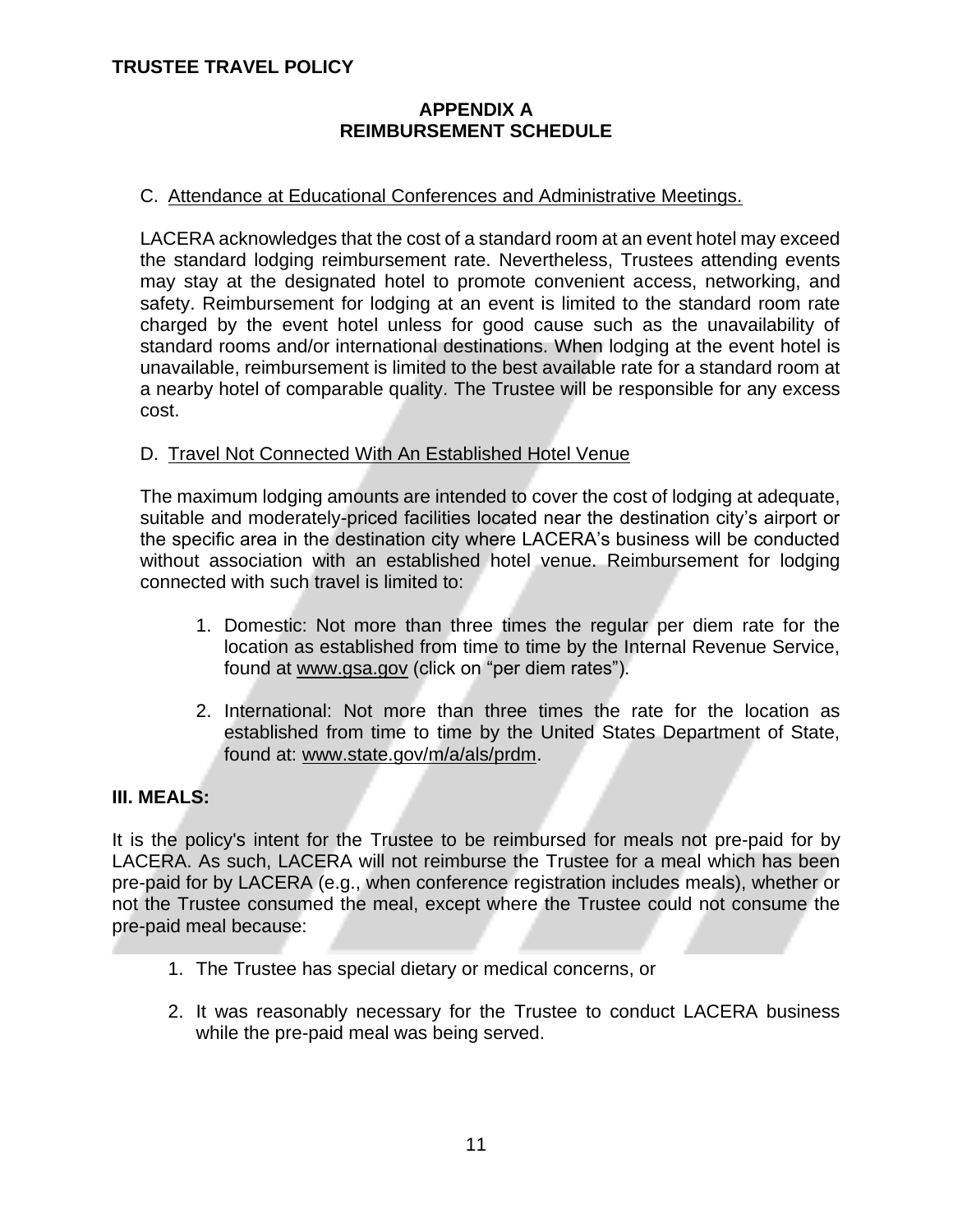## **APPENDIX A REIMBURSEMENT SCHEDULE**

Written justification as to which of the above two exceptions applies will be provided with the reimbursement request. However, written justification for any dietary restrictions or medical concerns need only be provided once annually by the Trustee.

Likewise, LACERA will not reimburse the Trustee for a meal paid for by a third party.

#### Meal Reimbursement

Reimbursement for meals shall be based on the "Per Diem Method" only as defined below.

#### A. The Per Diem Method

- 1. Under the Per Diem Method, the Trustee agrees to accept a flat rate for meals. Trustees are not required to submit receipts.
- 2. The per diem allowance will be computed using the Meals & Incidental Expenses rate (the "M&IE Rate") published by the Internal Revenue Service and in effect on the date of travel for the locality of travel.
- 3. The per diem allowance shall be claimed in accordance with the Meals & Incidental Expenses Breakdown ("M&IE Breakdown") per the IRS, based on the M&IE Rate. The portion of the per diem the Trustee receives depends upon when the travel occurs. For example, if the travel occurs during normal breakfast and lunch times, the Trustee receives the per diem for breakfast and lunch; if the travel occurs during normal lunch and dinner times, the Trustee receives the per diem for lunch and dinner, etc.

#### **IV. PORTERAGE:**

Porterage may not be claimed using the Per Diem Method, as the Per Diem Method's IRS tables already factor in porterage reimbursement.

#### **V. PARKING:**

Parking, including airport parking, will be reimbursed at actual rate (receipt required).

#### **VI. MILEAGE**:

Use of a personal vehicle will be reimbursed on a per mile basis at the rate approved by the Internal Revenue Service as of the date of travel.

#### **VII. OTHER BUSINESS EXPENSES:**

Other covered business expenses reasonably incurred in connection with LACERA business, such as registration fees, business and personal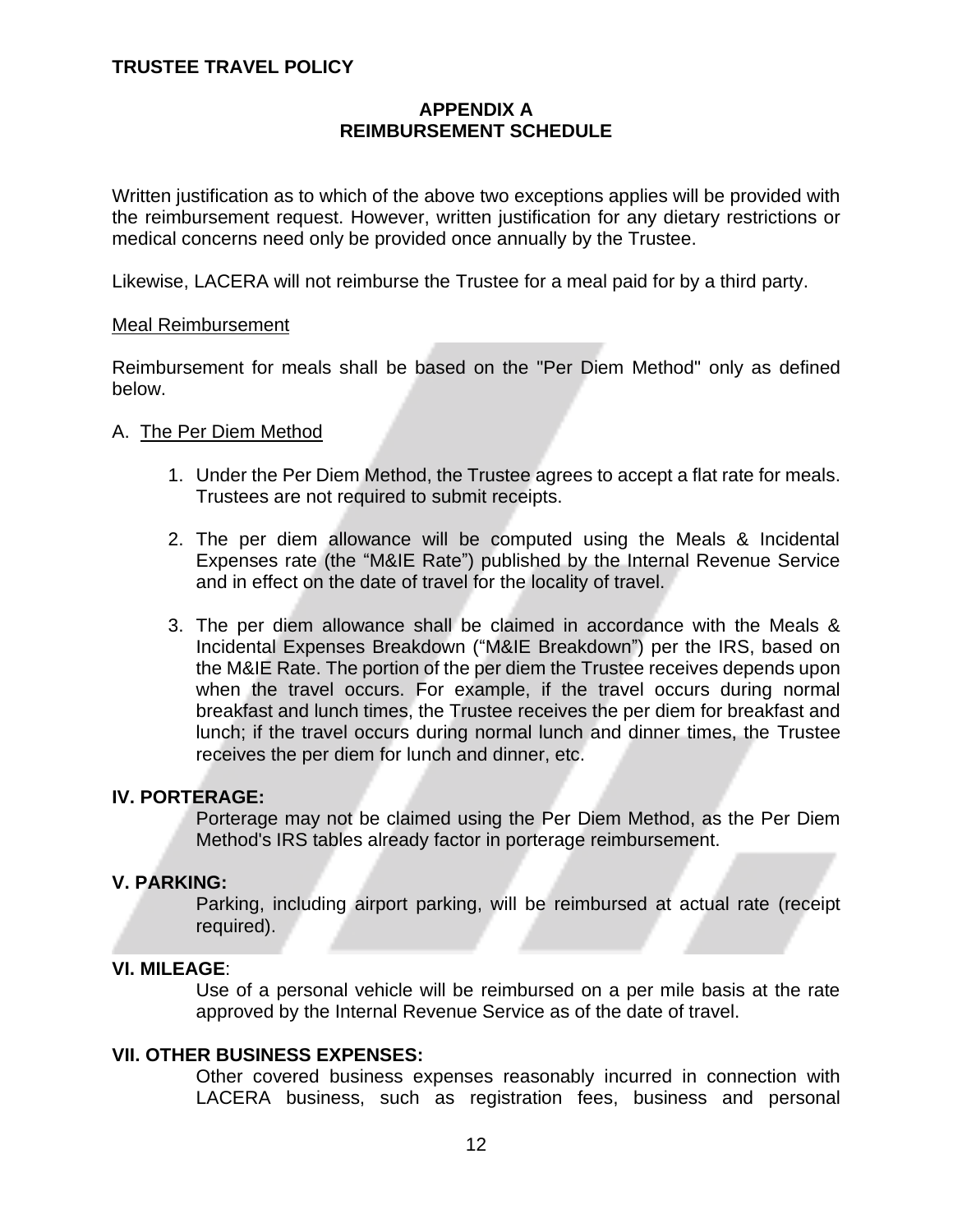#### **APPENDIX A REIMBURSEMENT SCHEDULE**

telephone, fax, internet access, gym access (including the standard gym fee charged by the Trustee's hotel or, if hotel gym access is not available, the reasonable cost of daily access to a local gym or health facility), dry cleaning, and similar business expenses, shall be reimbursed upon submittal of receipts. The cost of membership in TSA Pre, Global Entry, NEXUS, SENTRI, or other expedited security and border processing programs shall be reimbursed upon submittal of receipts. Technology needs, for both international and domestic travel, may be discussed with the LACERA Systems Division in advance to develop appropriate solutions for the Trustee's needs and to manage cost.

Reimbursement for lost or damaged property is subject to a separate policy to be developed.